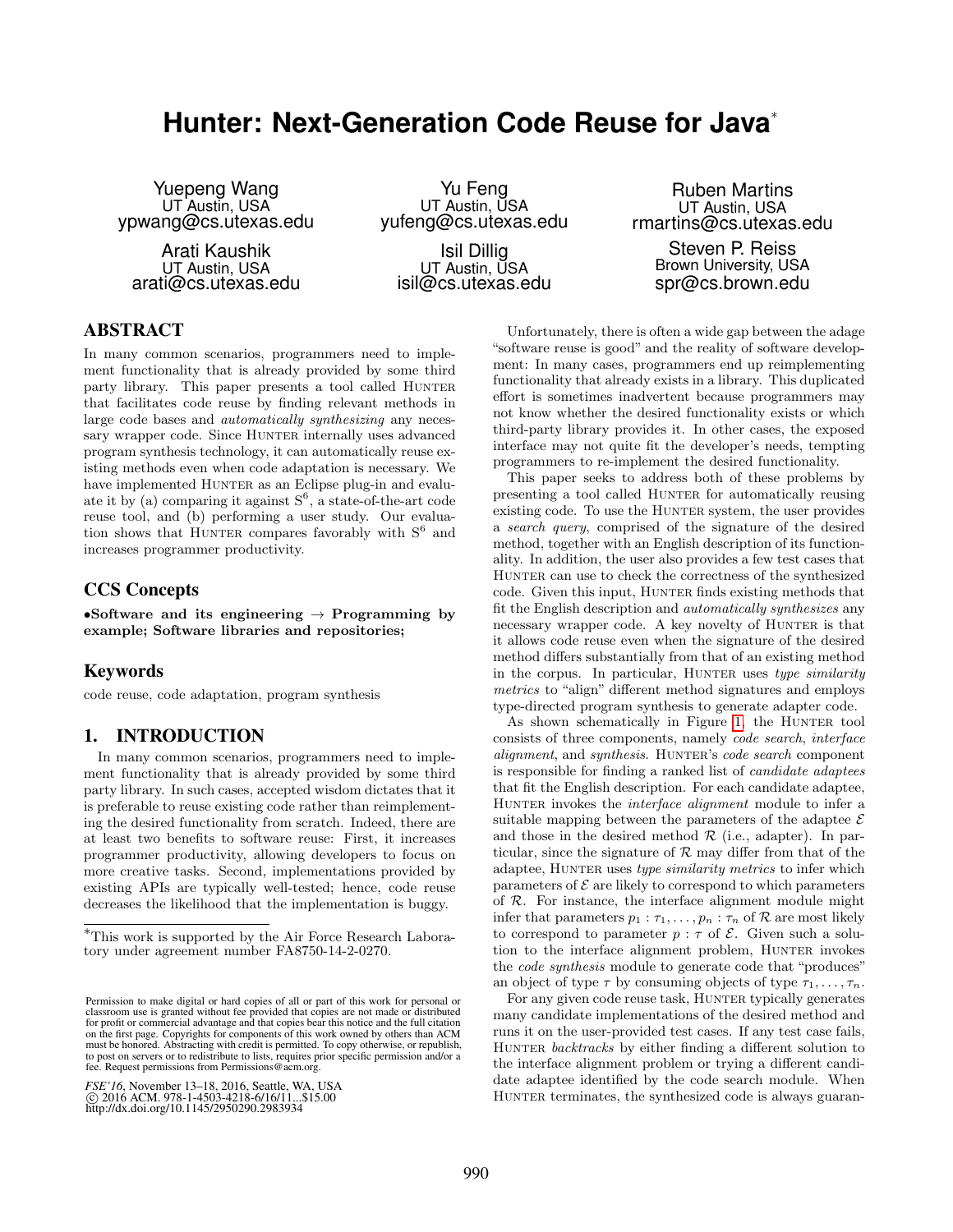<span id="page-1-0"></span>

Figure 1: Workflow of the HUNTER tool

```
@Test public void test() {
    Vector<MyPoint> v1 = new Vector<>();v1.add(new MyPoint(0, 0)); v1.add(new MyPoint(1, 1));v1.add(new MyPoint(2, 1)); v1.add(new MyPoint(3, 2));v1.add(new MyPoint(4, 2)); v1.add(new MyPoint(5, 3));
    Vector<MyPoint> res = new Vector<>();
   Bresenham.drawLine(new MyPoint(5, 3), res);
   assertEquals(v1, res); }
```
## Figure 2: Test cases for the desired drawLine method

teed to compile and pass the user-provided test cases.

We have implemented HUNTER as an Eclipse plug-in and made it publicly available in the Eclipse marketplace [\[3\]](#page-4-0). To assess the effectiveness of HUNTER, we compare it against  $S^6$ , a state-of-the-art code reuse tool, and show that HUNTER can reuse more code compared to S 6 . We have also performed a user study and show that HUNTER allows users to finish programming tasks quicker and with fewer bugs.

## <span id="page-1-2"></span>2. MOTIVATING EXAMPLE

We now give an example of a programming task in which HUNTER can be useful to programmers. Consider a user, Alice, who needs to implement a procedure to draw a straight line from the origin to a specified point. Specifically, Alice wants to implement the following drawLine method:

#### void drawLine(MyPoint pt, Vector<MyPoint> res)

Here, pt is the point specified by the user, and res is a vector of points on the raster that should be selected to approximate a straight line between the origin and pt. Alice knows about Bresenham's line drawing algorithm that could be used to implement this functionality, but she does not know exactly how it works. While she would like to reuse an existing implementation of Bresenham's algorithm, she cannot find an implementation that quite fits her needs.

In order to use HUNTER, Alice needs to provide the method signature shown above as well as a brief natural language description, such as "Bresenham's line drawing". Alice also needs to provide a test suite (e.g., the one shown in Figure [2\)](#page-1-1) that HUNTER can use to validate the synthesized code.

HUNTER first queries a code search engine using Alice's description and retrieves the top  $k$  results. To simplify the example, suppose that the search engine yields a single function with the following signature:

#### Point[] bresenham(int x0, int y0, int x1, int y1)

Specifically, this function returns an array of Points to approximate a line starting from  $(x0, y0)$  to  $(x1, y1)$ . Note that there are several differences between Alice's desired drawLine interface and the existing bresenham function:

• Alice's interface uses MyPoint to represent the userspecified point, while the existing function uses two integers (namely, x1 and y1) to represent the end point.

- Alice's interface assumes the origin as a starting point, whereas bresenham takes x0 and y0 as input.
- The existing bresenham function returns an array of Point's, whereas Alice's interface "returns" the line by storing the result in res. Furthermore, Alice represents points using a custom type called MyPoint, whereas bresenham uses a different type called Point.

Despite these significant differences, HUNTER is able to automatically generate the following implementation of Alice's drawLine interface:

```
void drawLine (MyPoint pt, Vector<MyPoint> res) {
    int v1 = pt.getX(); int v2 = pt.getY();
    Point[] v3 = external.bresenham(0, 0, v1, v2);
    for (Point v4 : v3) {
        int v5 = v4.getX(); int v6 = v4.getY();
        MyPoint v7 = new MyPoint(v5, v6);res.add(v7);}
}
```
Observe that the code generated by HUNTER first deconstructs the MyPoint object pt into a pair of integers by invoking the appropriate getter methods. Also note that HUNTER can supply default values for x0 and y0 even though there are no corresponding parameters in the drawLine interface. Finally, after invoking the existing bresenham method, HUNTER can synthesize code to convert the array of Points into a vector of MyPoints.

## 3. SYSTEM OVERVIEW

We now give a high-level overview of HUNTER's code reuse algorithm (shown in Algorithm [1\)](#page-2-0) as well as the various components it uses. For details, we refer the interested reader to the extended version of the paper [\[26\]](#page-4-1).

Code search. HUNTER can use any code search engine that yields results at the granularity of methods. In our current implementation, we integrated HUNTER with the Pliny code search engine [\[6\]](#page-4-2) and use a database of over 12 million Java methods collected from open source repositories, such as Github [\[2\]](#page-4-3) and Bitbucket [\[1\]](#page-4-4).

Type similarity metrics. After performing code search, HUNTER computes a *type similarity matrix* between the types used in the desired signature and those appearing in the search results. Specifically, the COMPUTETYPEDISTANCE procedure used in line 5 of Algorithm [1](#page-2-0) yields a matrix Λ that maps each pair of types  $(\tau, \tau')$  to a distance. The larger the distance, the less similar  $\tau$  is to  $\tau'$  and the less likely it is that an argument of type  $\tau$  will be mapped to an argument of type  $\tau'$ . To compute type similarity metrics, we represent each Java type  $\tau$  using a *multiset (bag)* representation, denoted as  $\psi(\tau)$ . For instance, given a class Point with two integer fields,  $\psi (Point)$  is the multiset  $\{Point, int, int\}$ . We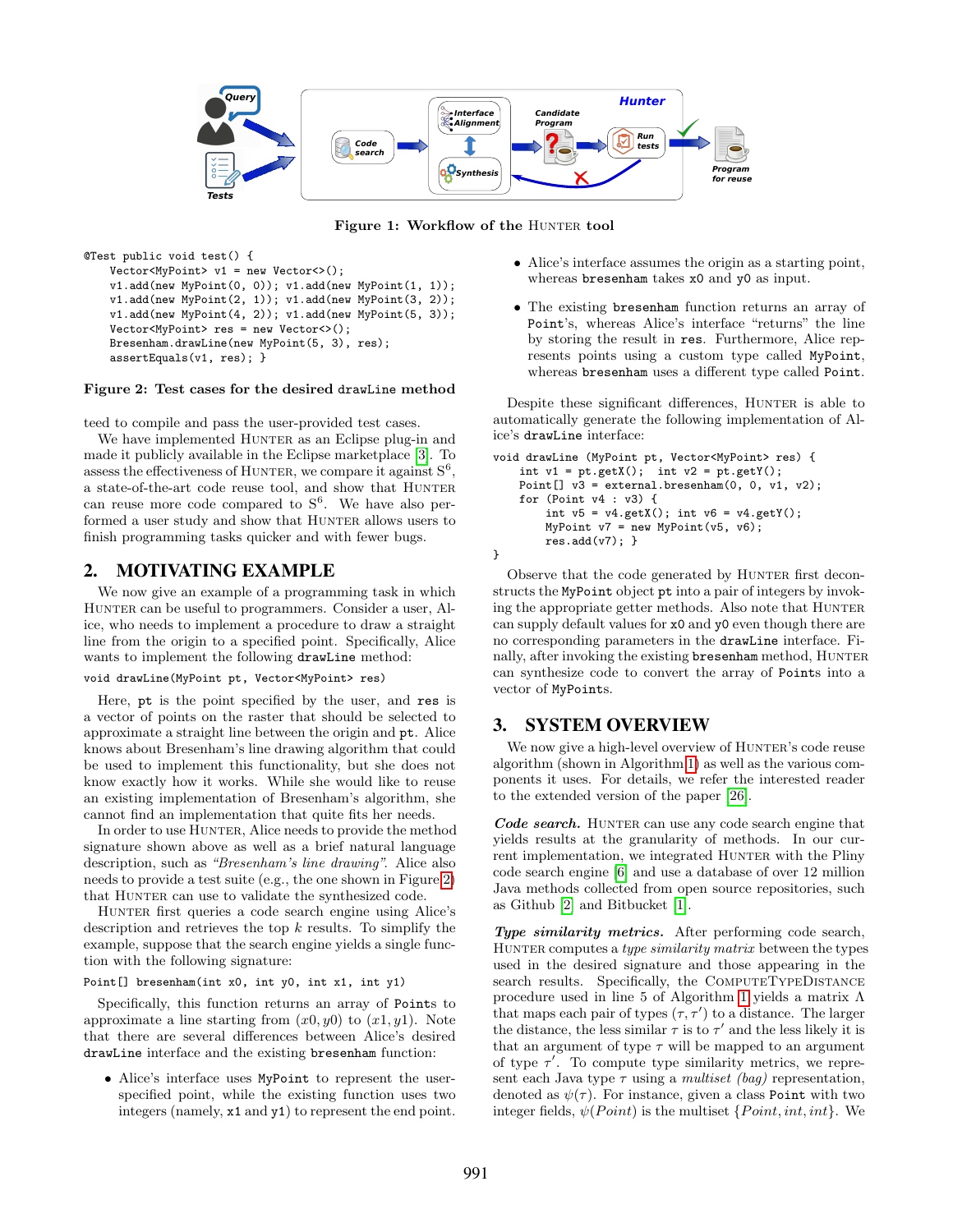<span id="page-2-0"></span>

| Algorithm 1 Code Reuse Algorithm |  |  |  |
|----------------------------------|--|--|--|
|----------------------------------|--|--|--|

|     | 1: procedure CODEREUSE(S, D, T)                                                                   |
|-----|---------------------------------------------------------------------------------------------------|
| 2:  | <b>Input:</b> signature S, description D, and tests $\mathcal{T}$                                 |
| 3:  | <b>Output:</b> adaptee $\mathcal E$ with adapter $\mathcal R$ or failure $\perp$                  |
| 4:  | $[\mathcal{E}] := \text{CODESEARCH}(\mathcal{S}, \mathcal{D})$                                    |
| 5:  | $\Lambda$ := COMPUTETYPEDISTANCE( $S$ , $[\mathcal{E}]$ )                                         |
| 6:  | for all $\mathcal{E} \in [\mathcal{E}]$ do                                                        |
| 7:  | do                                                                                                |
| 8:  | $\mathcal{M} := \text{GETBestALIGN}(\mathcal{S}, \mathcal{E}, \Lambda)$                           |
| 9:  | $\mathcal{R} := \text{ADAPTERGEN}(\mathcal{M}, \mathcal{E}, \mathcal{S})$                         |
| 10: | if RUNTESTS( $\mathcal{R}, \mathcal{E}, \mathcal{T}$ ) then return ( $\mathcal{R}, \mathcal{E}$ ) |
| 11: | while $\mathcal{M} \neq \emptyset$                                                                |
| 12: | $return \perp$                                                                                    |

then define the type distance  $\delta(\tau, \tau')$  to be:

$$
\delta(\tau,\tau') = \frac{\left| \left( \psi(\tau) - \psi(\tau') \right) \cup \left( \psi(\tau') - \psi(\tau) \right) \right|}{\left| \psi(\tau) \cup \psi(\tau') \right|}
$$

Note that  $\delta(\tau, \tau')$  is a real number in the range [0, 1] and represents the fraction of elements in  $\psi(\tau) \cup \psi(\tau')$  that are not shared between  $\psi(\tau)$  and  $\psi(\tau')$ .

Interface alignment. After performing code search and computing type similarity metrics, HUNTER tries to generate an implementation of the desired method using each candidate adaptee  $\mathcal E$  among the code search results. Towards this goal, HUNTER uses the type similarity matrix  $\Lambda$  to find an *optimal alignment* between the desired signature  $S$  and that of candidate adaptee  $\mathcal{E}$ . Specifically, the GETBESTALIGN procedure used in line 8 of Algorithm [1](#page-2-0) yields a minimumcost mapping  $M$  where the cost of  $M$  is computed using a heuristic cost function based on the type similarity matrix Λ. In order to maximize opportunities for code reuse, note that we do not require the mapping  $\mathcal M$  to be one-toone. Furthermore, to find the minimum cost mapping, we solve a minimization problem using integer linear programming *(ILP)*. For example, the optimal alignment between drawLine and bresenham is given by the following mapping:

x1: int -> pt: MyPoint ; y1: int -> pt: MyPoint v3: Point[] -> res: Vector<MyPoint>

Code synthesis. Given an optimal alignment  $M$  between the adapter and the adaptee, HUNTER's code reuse algorithm invokes the ADAPTERGEN method (line 9 of Algorithm [1\)](#page-2-0) to automatically generate wrapper code based on this alignment. For instance, for our running example from Section [2,](#page-1-2) ADAPTERGEN synthesizes code to "convert" the pt object of type MyPoint to an integer x1 of type int.

In principle, HUNTER can be integrated with any typedirected code synthesis engine, such as Prospector [\[19\]](#page-4-5), In-Synth [\[14\]](#page-4-6), or CodeHint [\[13\]](#page-4-7). In particular, suppose that the solution  $M$  returned by GETBESTALIGN maps parameters  $p_1 : \tau_1, \ldots, p_n : \tau_n$  to parameter p of type  $\tau$ , HUNTER uses a code synthesis engine to synthesize a function that takes arguments of type  $\tau_1, \ldots, \tau_n$  and returns a value of type  $\tau$ .

In the current version of HUNTER, the ADAPTERGEN procedure is implemented by a new synthesis tool called SyPet, which employs a novel type-directed synthesis algorithm based on Petri net reachability analysis [\[12\]](#page-4-8).

Running test cases. After synthesizing wrapper code for a given candidate adaptee  $\mathcal E$  and alignment  $\mathcal M$ , HUNTER automatically resolves all dependencies and runs the synthesized program on the provided test cases. If any test fails, HUNTER backtracks by adding an additional constraint to the corresponding ILP problem and asking the ILP solver for a different solution. If no such solution exists, it means that HUNTER has exhausted all valid alignments for candidate adaptee  $\mathcal{E}$ . In this case, it backtracks by considering a different candidate adaptee. The CODEREUSE algorithm terminates when HUNTER finds an implementation that passes all test cases or it runs out of possible adaptees.

# 4. EVALUATION

To evaluate the usefulness of HUNTER, we compare HUN-TER against  $S^6$  [\[23\]](#page-4-9). We also perform a user study and evaluate how long participants take to complete various algorithmic tasks with and without HUNTER. All experiments are conducted on a Lenovo laptop with an Intel i7-5600U CPU and 8G of memory running Ubuntu 14.04.

## 4.1 Comparison with  $S^6$

 $S<sup>6</sup>$  [\[23\]](#page-4-9) is a state-of-the-art code reuse tool with a web interface that takes the same set of inputs as HUNTER (i.e., method signature, natural language description, and test cases). We compare HUNTER against  $S^6$  on a variety of benchmarks collected from three different sources: (i) examples used to evaluate  $S^6$  [\[23\]](#page-4-9), (ii) all challenge problems taken from the MUSE project [\[5\]](#page-4-10) and (iii) linked list and binary tree benchmarks from Leetcode [\[4\]](#page-4-11), which is an online resource containing programming problems.

Table [1](#page-3-0) describes the 40 benchmarks used in our evaluation in more detail. In this table, a  $\checkmark$  indicates that the tool was able to successfully synthesize the desired code, and an  $\chi$  indicates that synthesis failed. When the synthesis is successful we also report the time taken by the corresponding tool. As summarized in Table [1,](#page-3-0) HUNTER is able to solve all benchmarks with an average running time of 14 seconds. In contrast, S 6 can only solve 37.5% of the benchmarks. Since both tools use the same underlying code corpus, these results indicate that HUNTER is more successful at reusing existing code compared to S 6 .

## 4.2 User Study

To evaluate the impact of HUNTER on programmer productivity, we conducted a user study involving 16 graduate students, 2 professional programmers, and 3 undergraduate students. Specifically, we asked the participants to produce a Java implementation for three different programming tasks, namely matrix multiplication (T1), longest common subsequence (T2), and Bresenham's line drawing algorithm (T3). For each problem, we provided a detailed description of the task to be performed, including a simple input-output example. Since our goal is to compare programmer productivity with and without HUNTER, we instructed participants to complete each task using two different methods:

- *Manual:* In this scenario, participants were asked to complete the programming task without using HUNTER. However, participants were explicitly told that they can use any existing code search tool and adapt the search results to their needs.
- Using Hunter: In this scenario, participants were asked to use HUNTER to automatically synthesize the desired code by providing a natural language query and implementing appropriate JUnit tests.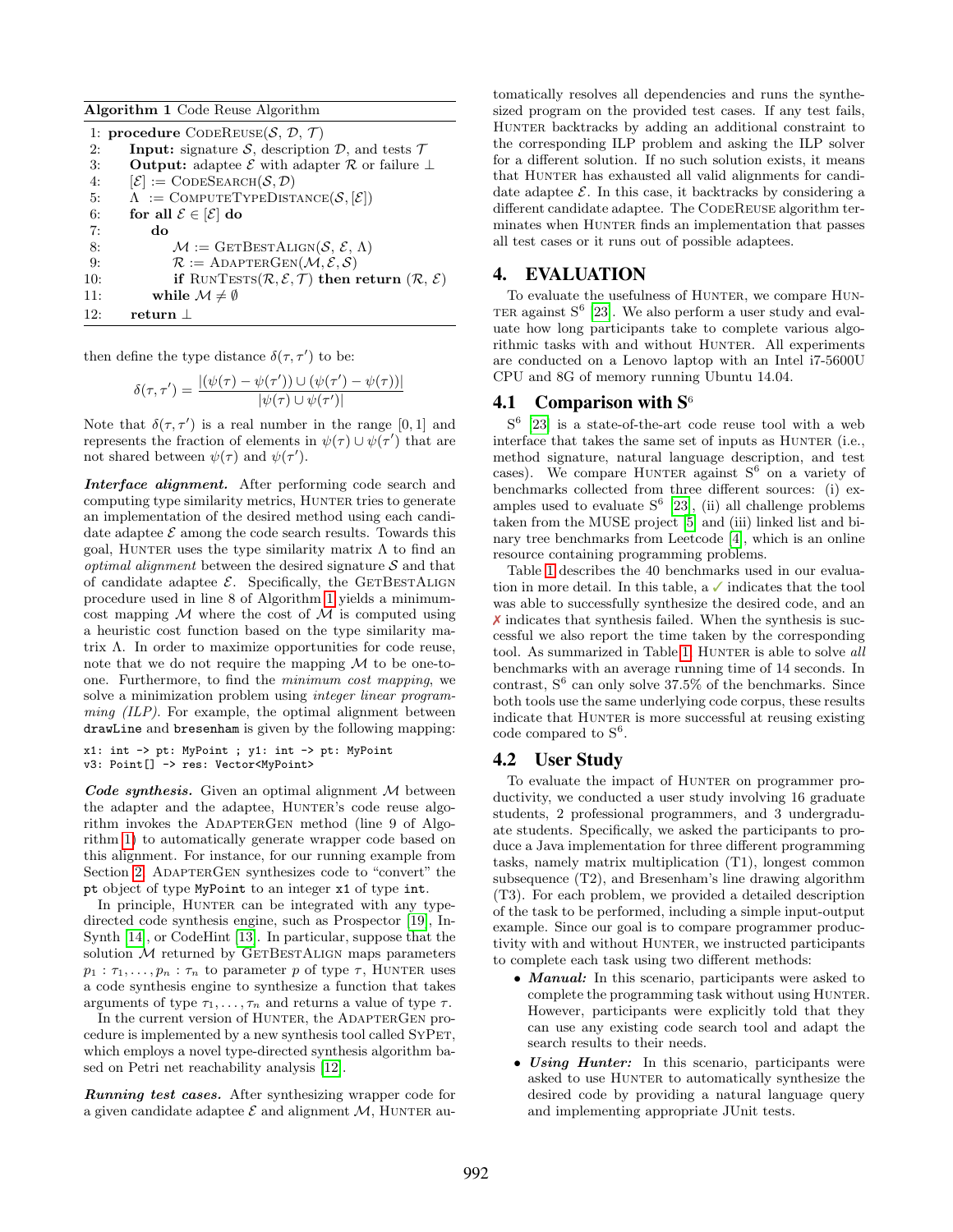| Table 1: Comparison between HUNTER and $S^6$ |  |  |  |  |  |  |
|----------------------------------------------|--|--|--|--|--|--|
|----------------------------------------------|--|--|--|--|--|--|

<span id="page-3-0"></span>

|                |                      | <b>HUNTER</b> |         | $S^6$  |         |
|----------------|----------------------|---------------|---------|--------|---------|
| Id             | Benchmark            | Solved        | Time(s) | Solved | Time(s) |
| 1              | SimpleTokenizer      |               | 19      |        | 23      |
| $\overline{2}$ | QuoteTokenizer       |               | 10      |        | 19      |
| 3              | CheckRobots          |               | 12      |        | 25      |
| $\overline{4}$ | LogBase              |               | 13      |        | 224     |
| 5              | <b>RomanNumeral</b>  |               | 14      |        | 99      |
| 6              | RomanToInt           |               | 11      |        | 120     |
| 7              | PrimeNumber          |               | 7       |        | 27      |
| 8              | PerfectNumber        |               | 7       |        | 24      |
| 9              | DayOfWeek            |               | 13      |        | 58      |
| 10             | <b>EasterDate</b>    |               | 10      |        | 180     |
| 11             | MatrixMultiplication |               | 8       | х      |         |
| 12             | LcsInteger           |               |         | х      |         |
| 13             | RemoveDuplicates     |               | 13      |        | 112     |
| 14             | TransposeMatrix      |               | 10      | х      |         |
| 15             | InvertMatrix         |               | 12      | х      |         |
| 16             | MatrixPower          |               | 8       | х      |         |
| 17             | DotProduct           |               | 9       | Х      |         |
| 18             | MatrixDeterminant    |               | 10      |        | 200     |
| 19             | CountingSort         |               | 13      | х      |         |
| 20             | MatrixAddition       |               | 9       |        |         |

<span id="page-3-1"></span>

Figure 3: Comparison between HUNTER and manual

For both scenarios, we asked participants to stop working on a given task after 30 minutes. Hence, any task that the users could not complete within 30 minutes was considered as a "failure". For the manual implementation case, we did not require participants to write test cases for their code. Hence, there was no overlap between the tasks that the users needed to complete for the two different usage scenarios.

**Programmer productivity.** Figure [3](#page-3-1) shows the average time for completing each of the three tasks with and without HUNTER. Overall, participants took an average of 130 seconds using HUNTER and an average of 948 seconds when writing the code manually. Furthermore, while participants were able to successfully complete 100% of the tasks using HUNTER, success rate was only 85% without HUNTER.

To validate that these results are statistically significant, we also performed a two-tailed paired t-test [\[11\]](#page-4-12) for each task, ignoring samples that were not completed within the 30 minute time-limit. Since the t-test for each task returned pvalues smaller than 0.0001, this evaluation shows that there is a significant difference in average task completion time with and without HUNTER.

**Quality of solutions.** To compare the quality of the solutions implemented manually vs. using HUNTER, we also manually inspected the solution and ran the programs on a large test suite. While programs synthesized by HUNTER pass all test cases, 19% of the manually written programs are actually buggy and fail at least one of our test cases. Among those buggy programs, ten of them contain off-by-one bugs,

|             |                          | HUNTER. |         | $S^6$  |                                   |
|-------------|--------------------------|---------|---------|--------|-----------------------------------|
| $_{\rm Id}$ | Benchmark                | Solved  | Time(s) | Solved | $\overline{\mathrm{T}}$ ime $(s)$ |
| 21          | FloodFill                |         | 26      | х      |                                   |
| 22          | FindMedian               |         | 11      | х      |                                   |
| 23          | ListAverage              |         | 8       | х      |                                   |
| 24          | BresenhamLine            |         | 62      | х      |                                   |
| 25          | <b>BresenhamCircle</b>   |         | 11      | х      |                                   |
| 26          | Distance                 |         | 18      | х      |                                   |
| 27          | Slope                    |         | 32      | Х      |                                   |
| 28          | PrimeSieve               |         | 7       |        | 27                                |
| 29          | Anagram                  |         | 10      |        | 72                                |
| 30          | Palindrome               |         | 8       |        | 22                                |
| 31          | PartitionList            |         | 16      |        |                                   |
| 32          | RotateList               |         | 15      | х      |                                   |
| 33          | ListInsertion            |         | 12      | х      |                                   |
| 34          | PalindromeList           |         | 10      | х      |                                   |
| 35          | SwapNodesPairs           |         | 12      | х      |                                   |
| 36          | <b>InvertBinaryTree</b>  |         | 14      | х      |                                   |
| 37          | MinDepthBinaryTree       |         | 13      | х      |                                   |
| 38          | BinaryTreePostorder      |         | 21      | х      |                                   |
| 39          | <b>BinaryTreeInorder</b> |         | 11      | х      |                                   |
| 40          | SumRootLeafNumbers       |         | 8       |        |                                   |

one program throws an exception for matrices that are not square, and one program produces the wrong result due to a typo in the copy-pasted code. Hence, these results show that programs synthesized by HUNTER are less error-prone compared to their manually written versions.

# 5. RELATED WORK

HUNTER is related to a line of work on automated code reuse [\[23,](#page-4-9) [17,](#page-4-13) [16,](#page-4-14) [25,](#page-4-15) [29,](#page-4-16) [28,](#page-4-17) [7,](#page-4-18) [21,](#page-4-19) [15,](#page-4-20) [20,](#page-4-21) [27,](#page-4-22) [10,](#page-4-23) [22,](#page-4-24) [9,](#page-4-25) [18,](#page-4-26) [8,](#page-4-27) [24\]](#page-4-28). Among these tools,  $S^6$  [\[23\]](#page-4-9) is the most similar to HUNTER. Specifically,  $S^6$  uses a combination of test cases, method signatures, and natural language description to find relevant methods. Furthermore, similar to HUNTER,  $S^6$  can adapt existing code to fit the desired interface by performing various kinds of transformations. However, there are two key differences between  $S^6$  and HUNTER: First,  $S^6$  directly modifies the search result instead of synthesizing wrapper code. Second, HUNTER uses integer linear programming to measure similarity between type signatures and integrates this information with program synthesis tools. As demonstrated in our experiments, HUNTER outperforms  $S^6$ , both in terms of running time and in the amount of reusable code.

Another test-driven tool similar to HUNTER is CodeConjurer [\[16\]](#page-4-14), which allows users to specify class components using test cases and UML-like interface description. Similar to HUNTER, CodeConjurer can find a suitable mapping between the methods of the candidate class and those of the desired class. However, CodeConjurer tries all possible method-mapping permutations and cannot synthesize adapter code. Since the mapping technique is based on brute-force search, CodeConjurer's method matching procedure can take several hours. In contrast, HUNTER solves a different kind of interface alignment problem and finds an optimal solution through integer linear programming.

Similar to HUNTER, the CodeGenie tool [\[17\]](#page-4-13) also uses test cases to partially specify the behavior of the desired method. Specifically, CodeGenie extracts the method signature and search keywords from JUnit tests and queries Sourcerer [\[7\]](#page-4-18) to find relevant methods. It then uses the provided test cases to validate the search result and merges the code into development environment. However, unlike HUNTER, CodeGenie cannot synthesize adapter code.